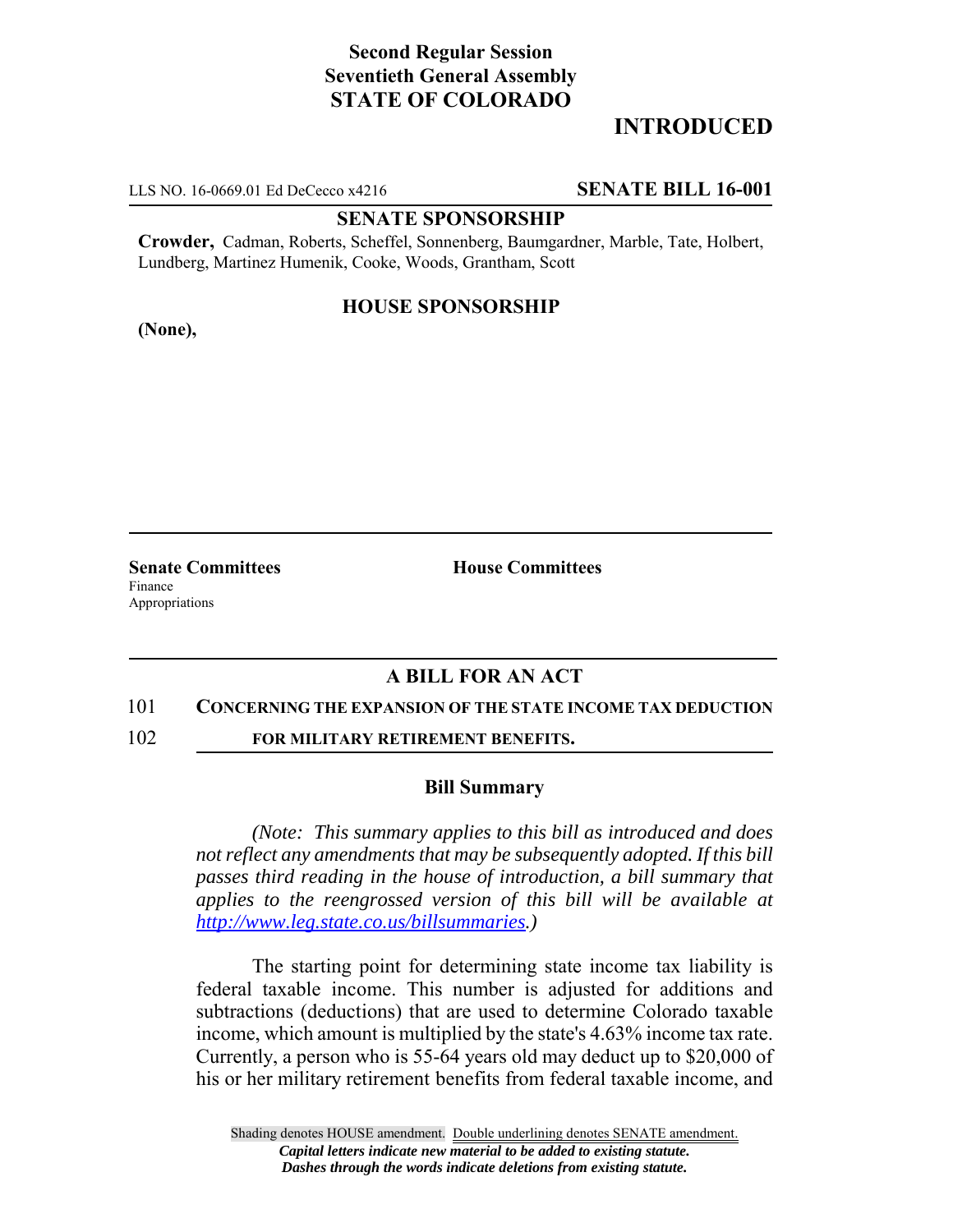a person who is 65 years old or older may deduct up to \$24,000.

With respect to military retirement benefits, the bill eliminates these limits and allows a person to claim a state income tax deduction for the entire amount.

 *Be it enacted by the General Assembly of the State of Colorado:* **SECTION 1.** In Colorado Revised Statutes, 39-22-104, **amend** (4) (f) (III); and **add** (4) (f) (IV) as follows: **39-22-104. Income tax imposed on individuals, estates, and trusts - single rate - definitions - repeal.** (4) There shall be subtracted from federal taxable income: (f) (III) For income tax years commencing on or after January 1, 8 1989, amounts subtracted under this paragraph (f) shall not exceed twenty thousand dollars per tax year; except that: (A) For income tax years commencing on or after January 1, 2000, amounts subtracted under subparagraph (I) of this paragraph (f) shall not exceed twenty-four thousand dollars per tax year for any individual who 13 is sixty-five years of age or older at the close of the taxable year; For the 14 purpose of determining the exclusion allowed by this paragraph (f), in the case of a joint return, social security benefits included in federal taxable income shall be apportioned in a ratio of the gross social security benefits 17 of each taxpayer to the total gross social security benefits of both taxpayers. For the purposes of this paragraph (f), "pensions and annuities" means retirement benefits that are periodic payments attributable to 20 personal services performed by an individual prior to his or her retirement 21 from employment and that arise from an employer-employee relationship, from service in the uniformed services of the United States, or from contributions to a retirement plan which are deductible for federal income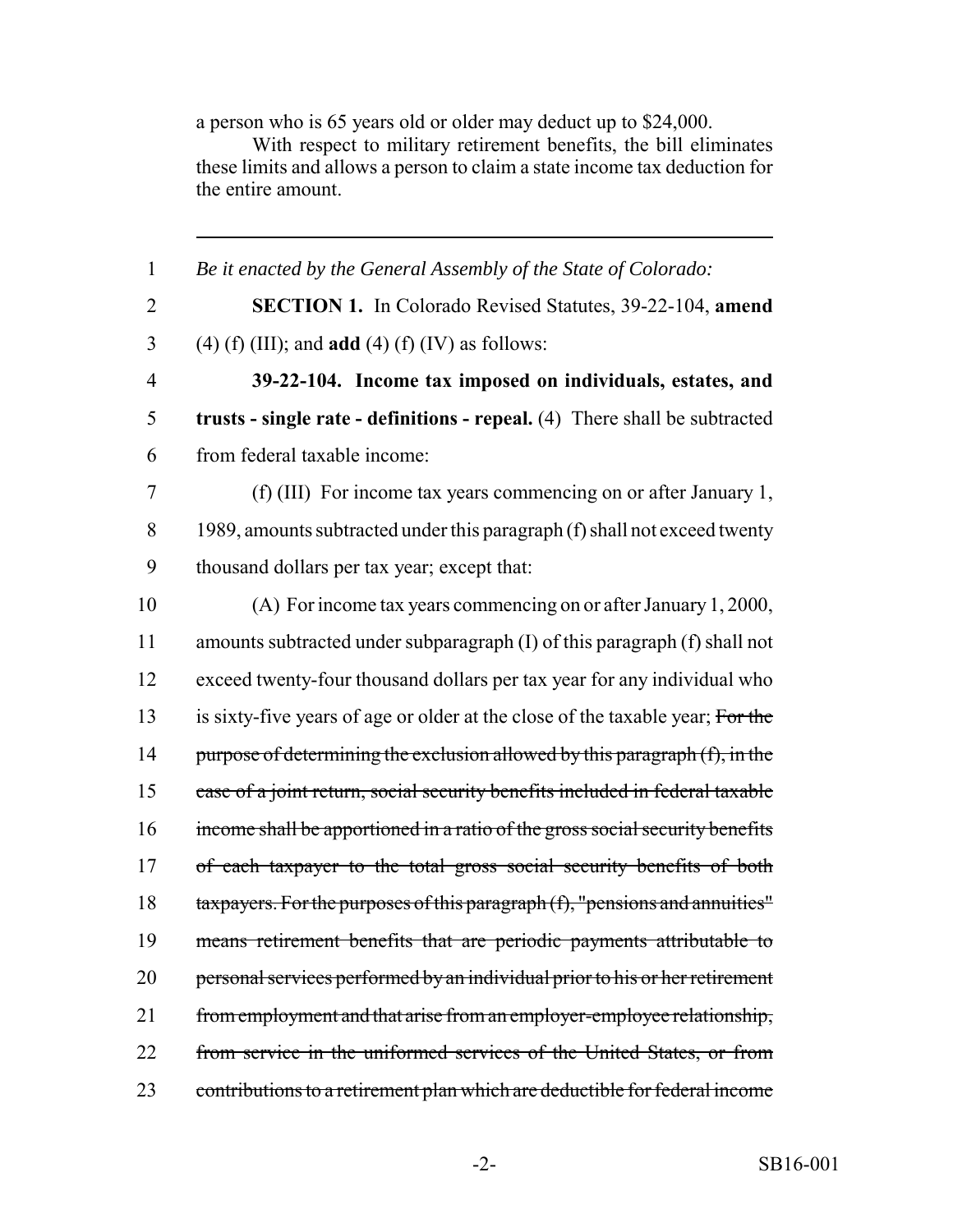tax purposes. "Pensions and annuities" includes lump-sum distributions 2 from pension and profit sharing plans to the extent that such distributions 3 qualify for the tax-averaging computation under section (e) (1) of the internal revenue code, distributions from individual retirement arrangements and self-employed retirement accounts to the extent that such distributions are not deemed to be premature distributions for federal income tax purposes, amounts received from fully matured privately purchased annuities, social security benefits, and amounts paid from any such sources by reason of permanent disability or death of the person 10 entitled to receive the benefits. AND

 (B) FOR INCOME TAX YEARS COMMENCING ON OR AFTER JANUARY 12 1, 2017, THERE IS NO LIMIT ON THE AMOUNT SUBTRACTED UNDER SUBPARAGRAPH (I) OF THIS PARAGRAPH (f) FOR ANY INDIVIDUAL WHOSE PENSION OR ANNUITY ARISES FROM SERVICE IN THE UNIFORMED SERVICES OF THE UNITED STATES.

 (IV) FOR THE PURPOSE OF DETERMINING THE EXCLUSION ALLOWED BY THIS PARAGRAPH (f), IN THE CASE OF A JOINT RETURN, SOCIAL SECURITY BENEFITS INCLUDED IN FEDERAL TAXABLE INCOME SHALL BE APPORTIONED IN A RATIO OF THE GROSS SOCIAL SECURITY BENEFITS OF EACH TAXPAYER TO THE TOTAL GROSS SOCIAL SECURITY BENEFITS OF 21 BOTH TAXPAYERS. FOR THE PURPOSES OF THIS PARAGRAPH (f), "PENSIONS OR ANNUITIES" MEANS RETIREMENT BENEFITS THAT ARE PERIODIC PAYMENTS ATTRIBUTABLE TO PERSONAL SERVICES PERFORMED BY AN INDIVIDUAL PRIOR TO HIS OR HER RETIREMENT FROM EMPLOYMENT AND THAT ARISE FROM AN EMPLOYER-EMPLOYEE RELATIONSHIP, FROM SERVICE IN THE UNIFORMED SERVICES OF THE UNITED STATES, OR FROM CONTRIBUTIONS TO A RETIREMENT PLAN WHICH ARE DEDUCTIBLE FOR